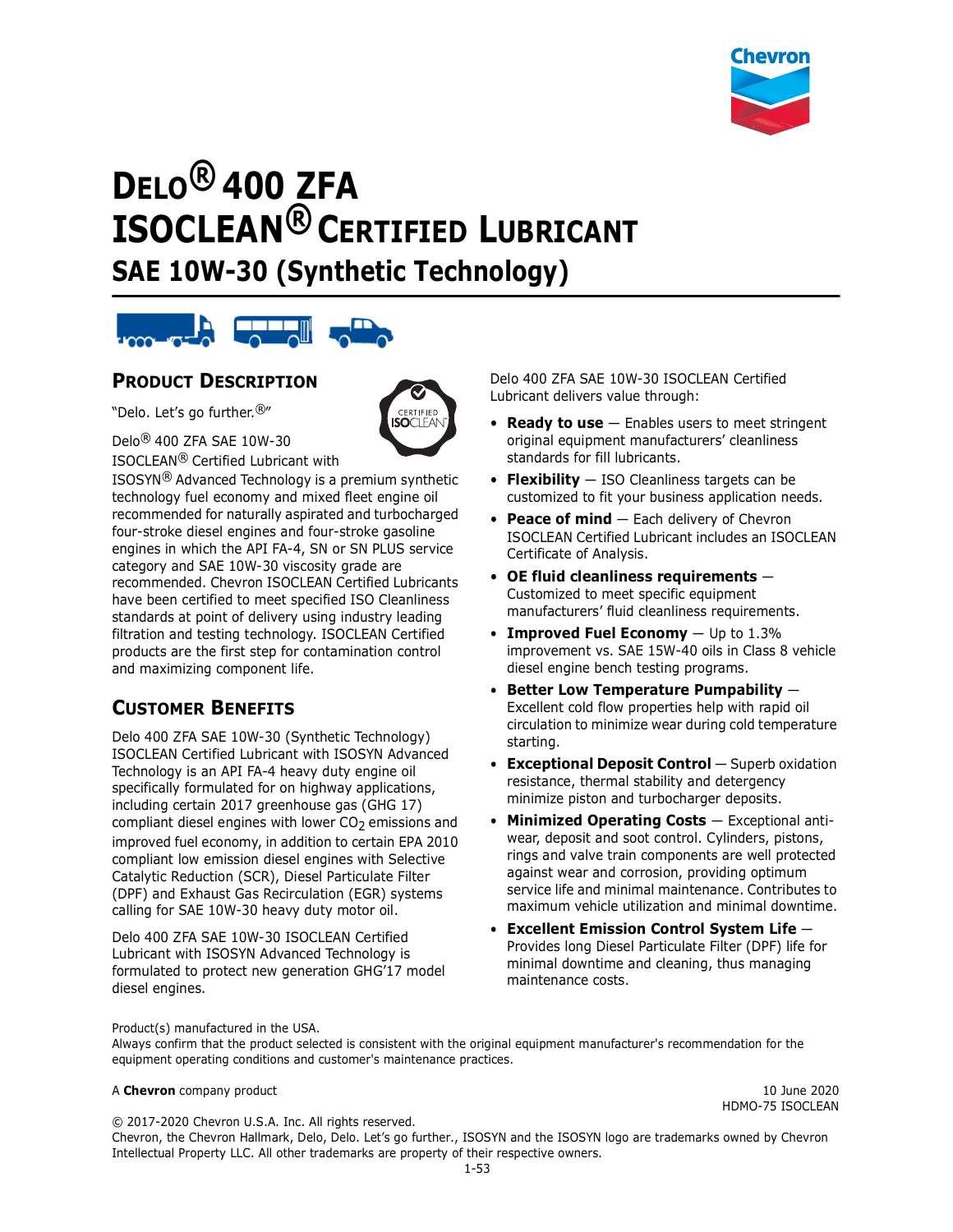- **Managed Inventory Costs** Suitable for use in four-stroke gasoline and naturally aspirated turbocharged and modern electronically controlled/ low emission diesel engines where API FA-4, SN or SN PLUS service category and SAE 10W-30 viscosity grades are required. Allows users with a wide mix of engine brands to enjoy simplified inventory and dispensing systems that may contribute to saving money, space and handling time.
- **Warranty Plus Protection** Bumper-to-bumper warranty protection from the engine to the drive train. Payment for Chevron lubricant-related damage to your equipment, including parts and labor.<sup>1</sup> Problem resolution and technical advice from Chevron's lubrication experts.
- **Access to Chevron's Lubrication and Industry Knowledge** — Helps maximize your bottom line business results.

#### **FEATURES**

Delo® 400 ZFA SAE 10W-30 ISOCLEAN® Certified Lubricant

with ISOSYN® Advanced

Technology is formulated using advanced additive technology to provide outstanding protection and improved fuel economy for on-highway diesel engine applications that allow the use of an API FA-4 SAE 10W-30.

**ADVANCED** 

Delo 400 ZFA SAE 10W-30 ISOCLEAN Certified Lubricant is formulated with ISOSYN Advanced Technology, which is the combination of Chevron's industry-leading formulating expertise with unique, high performance additive chemistry to help extend the durability of critical engine parts.

## **ISOSYN ADVANCED TECHNOLOGY**

ISOSYN Advanced Technology is the combination of Chevron's outstanding formulating expertise, unique high performance additive chemistry and premium base oils that helps extend the durability of critical diesel engine parts.

Delo 400 products formulated with ISOSYN Advanced Technology can provide improved engine longevity, extended oil drain performance, and excellent diesel component parts protection, helping to extend vehicle life and minimize total cost of ownership when compared with previous generation Chevron HDMO formulations.

ISOSYN Advanced Technology benefits customers by helping to provide:

- Up to 35% improved oil oxidation control\*
- Up to 68% improved wear protection\*
- Up to 64% improved piston deposit control\*
	- \*Results will vary based on the Delo 400 product, operating conditions, and engine types. Always follow OEM recommendations and utilize used oil analysis testing when extending oil drain intervals.

## **FUNCTIONS**

Delo 400 ZFA SAE 10W-30 ISOCLEAN Certified Lubricant with ISOSYN Advanced Technology helps to keep rings clean and free for maximum combustion pressure and minimal wear. It minimizes valve and piston crown land deposits, thus managing oil consumption. Its high level of ashless dispersants keeps fuel soot in suspension and thus helps to avoid filter plugging, heavy cylinder head sludge, abrasive polishing wear, high viscosity increase, and oil gelling. These problems can result in excessive engine wear and bearing failure on startup, without prior indication to the operator.

Specially selected oxidation inhibitors control oxidation, sludge, and undue thickening. Its unique blend of extreme pressure anti-wear additives protect against valve train wear and scuffing of highly loaded parts operating under boundary lubrication. A specially selected viscosity index improver ensures easy flow at low temperatures and excellent film protection in hot engine areas. A defoaming additive protects against air entrainment.

The combination of premium dispersant additives and ISOSYN Advanced Technology allows Delo 400 ZFA SAE 10W-30 ISOCLEAN Certified Lubricant to effectively disperse soot and keep it in suspension. This minimizes the risk of valve train wear and filter plugging.

<sup>1</sup> See Warranty Plus for details and restrictions.

Always confirm that the product selected is consistent with the original equipment manufacturer's recommendation for the equipment operating conditions and customer's maintenance practices.